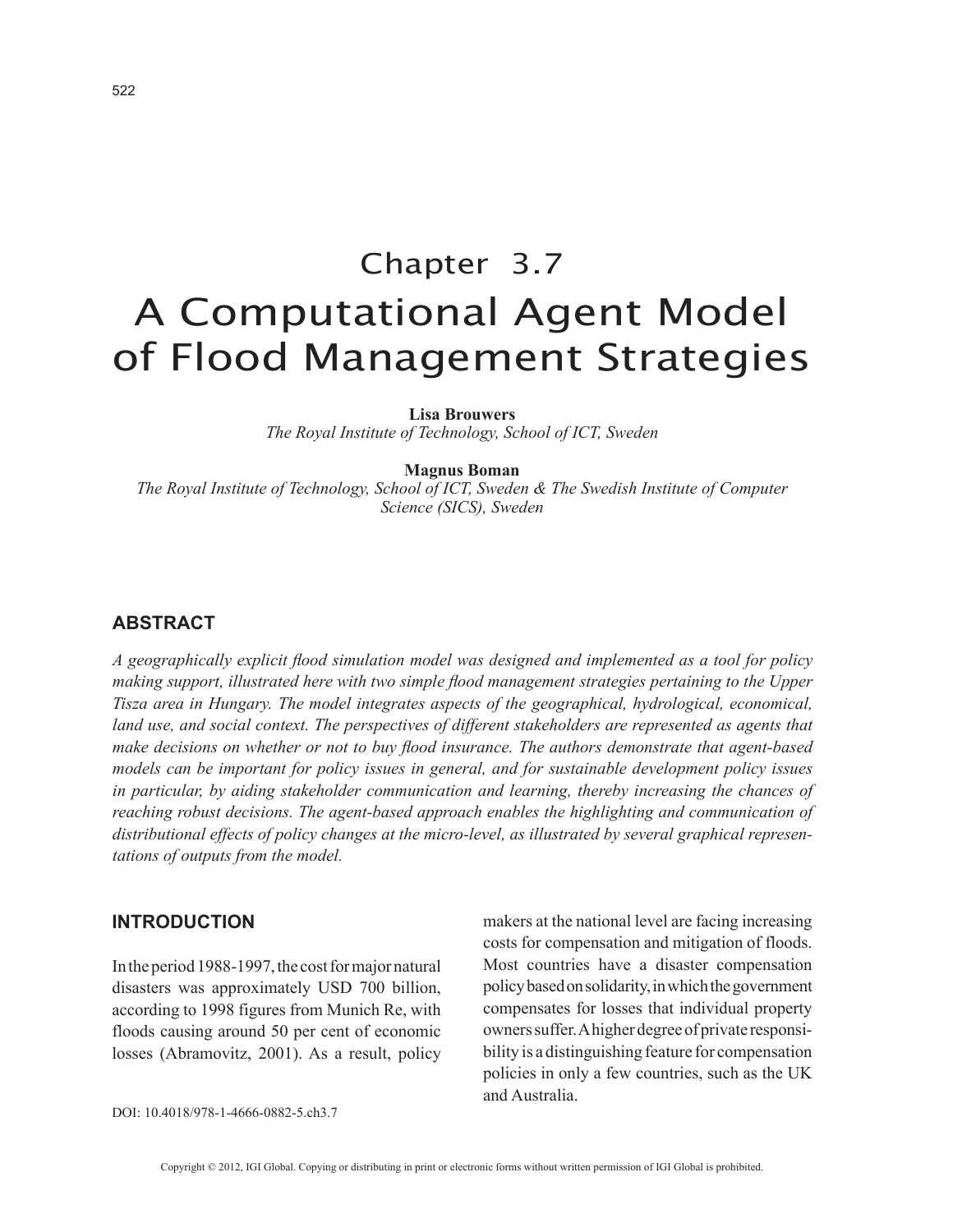Our simulation model estimates the economical consequences of floods, with respect to different flood risk management strategies. Part of the Upper Tisza river in the relatively poor Szabolcs-Szatmár-Bereg region of Hungary was investigated, with a focus on financial mitigation measures and insurance. For such a complex model—solving the kind of problem that Weaver (1948) famously dubbed a *problem of organized complexity*—to be useful, it must integrate data from different systems. In our case, this translates to geographical, hydrological, economical, land use, and social systems.

We seek to provide evidence for the usefulness of spatially explicit agent-based models in the domain of disaster policy management. In our model, the government, insurer, and property owner stakeholders are represented. Property owner agents are spatially explicit agents in the model, in that their properties have specific locations, affecting agent actions. In each simulated year, for example, the agent makes a decision on whether to buy insurance or not, for a particular property. In a simulation, the model is run to cover a long period of time, normally 50 years. Floods of different magnitude occur stochastically and cause damages to properties in the area. A flood causes either a levee failure or seepage. Different flood management strategies are tested and compared, and a strategy can implement a policy, e.g., subsidy insurance premiums for all poor households and set the compensation level from government to 50 per cent of property loss. The financial consequences for all stakeholders are then estimated at the end of each simulation round.

In the following section, we frame our work inside the field of related research. The third section describes our model, the fourth presents two policy scenarios and their analysis, and the final section gives our conclusions.

#### **BACKGROUND**

While the agent area started off with artificial intelligence assistants, service robots, and many other forms of one-agent systems (Agre & Rosenschein, 1996), the potential for societal applications naturally reside with multi-agent systems (O'Sullivan & Haklay, 2000; Gimblett, 2002). In geography, physical components of a complex system—vegetation, fauna, soils, and climate/hydrology—are usually separated from socio-economic ones, like demography, culture, economy, and policy (Reenberg, 2001). An agricultural management strategy then advices and implements a policy by carefully considering those two sets of components separately. An agent-based model like our own, by contrast, lets the stakeholders be represented by agents taking actions in various states of information and in various geographical spaces, in situations where agents are informed of all components to very different extents. Heterogeneity in the agent population is thus an important feature (Wooldridge, 2002).

In microsimulation, the population is usually homogeneous. Early models (Orcutt 1957; Orcutt *et al.*, 1961; Hägerstrand 1975) purported to address the shortcomings of the macro models then reigning in economics, demography, and geography (Merz, 1991), a promise delivered on as computing power became available with which to execute models in scenario analysis fashion (Caldwell & Keister, 1996). The development in computer hardware and software has naturally also benefited agent-based simulations, making them a widely used complement to mathematical theorizing (Axtell, 2000). When to go for agent heterogeneity and when the simpler microsimulation models suffice is a question part of a methodological scientific development still in rapid progress (Boman & Holm, 2004), but agent-based social simulations have proved increasingly important to policy making (Polhill, Gotts & Law, 2001).

The computational model reported on here has in part been discussed in academic theses